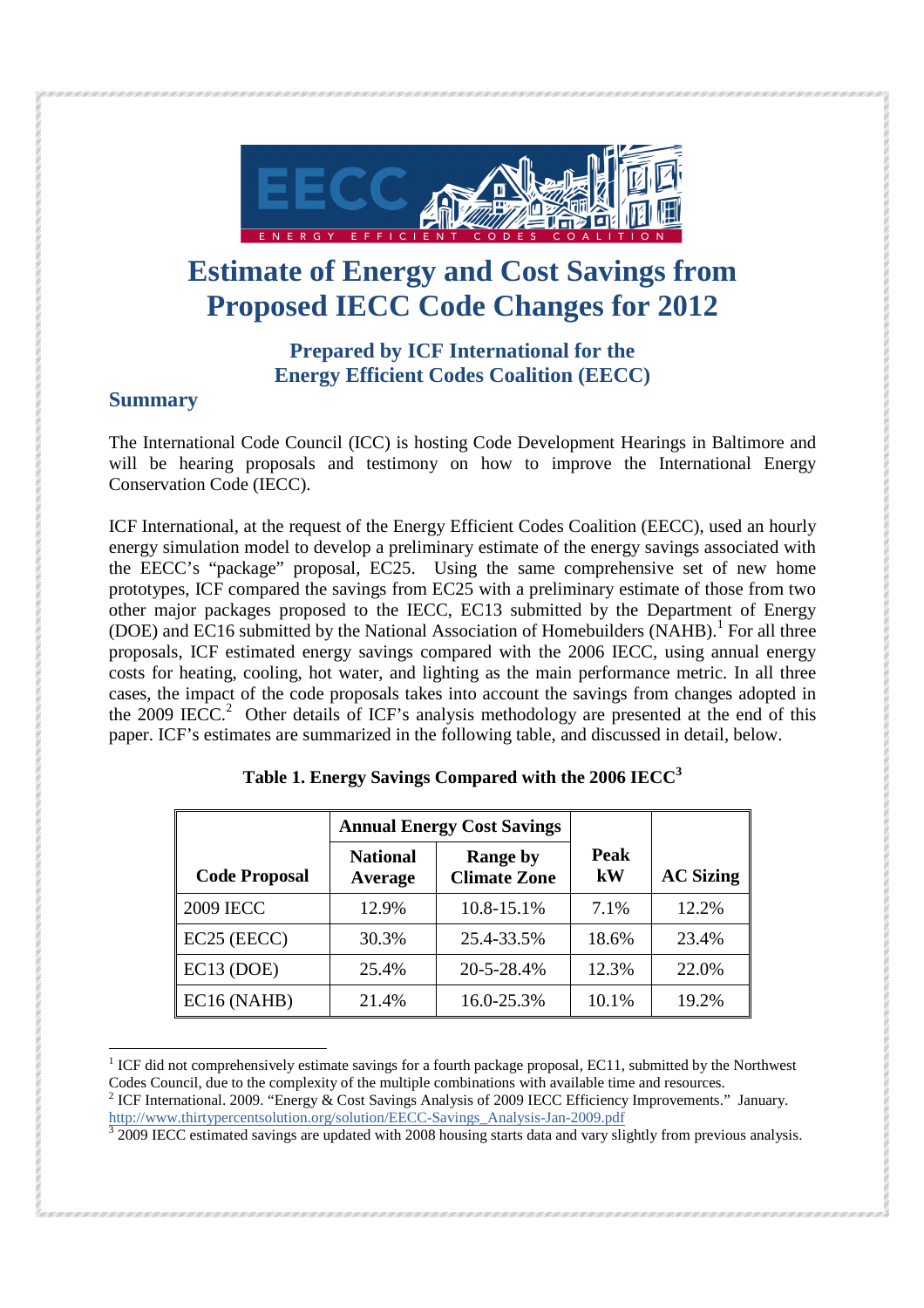## **EC25 Achieves Greater than 30% Savings over the 2006 IECC**

The Energy Efficient Codes Coalition (EECC) has developed a series of proposals that will improve the 2012 IECC by more than 30% beyond the 2006 IECC. In addition to those proposals adopted in the 2009 code cycle, the heart of the new EECC proposals is EC25, a comprehensive solution estimated to improve the IECC by 30.3% beyond the 2006 IECC, based on ICF International's preliminary estimates for purchased energy used for heating, cooling, hot water, and lighting. EC25 is also estimated to reduce the peak demand on electric utilities by 18.6%, helping to save billions of dollars that would otherwise go to building new power production plants. EC25 is also estimated to reduce the size of air conditioning units by 29.9%, thus helping to reduce the cost of energy-efficient construction, and future costs by homeowners when they need to replace their air conditioning system.

Adopting EC25 along with several individual code changes proposed by or supported by the EECC would increase savings substantially beyond 30%.

#### **EC13 Would Also Achieve Significant Energy Savings, beyond the Changes Already Adopted in the 2009 IECC**

Similar to the EECC proposals, the Department of Energy (DOE) is also proposing to improve the IECC by a substantial amount. While ICF estimates that the DOE proposal, EC13, would achieve somewhat lower savings – 25.4% on a national basis – these savings could be increased if the IECC were to combine EC13 with several of the EECC's individual code proposals, to achieve the full 30% energy savings. EC 13 is also estimated to achieve a 12.3% reduction in peak electricity demand and a 22.0% reduction in the size of air conditioning units.

#### **EC16 Does Not Achieve 30% Savings**

The National Association of Home Builders (NAHB) has proposed a series of measures that would reduce the long-term energy efficiency of homes by creating trade-offs for short term features like HVAC to reduce the efficiency of the building envelope. NAHB's EC16 is estimated by ICF to achieve 21.4% energy savings, but much of those savings are in short-term features such as HVAC and light bulbs; the light bulb provision alone is responsible for more than 42% savings in lighting energy use. NAHB's proposal also would achieve lower reductions in electricity peak demand and require larger air conditioners than either the EECC or DOE proposals.

#### **Some NAHB Proposals Reduce Energy Efficiency**

Unlike the DOE and EECC package proposals, some of NAHB's proposals in its EC16 package include code language that will substantially reduce the efficiency of homes. This includes removing the requirement contained in both the 2006 IECC and the 2009 IECC for the performance path to use reduced window area in the reference home for homes with less window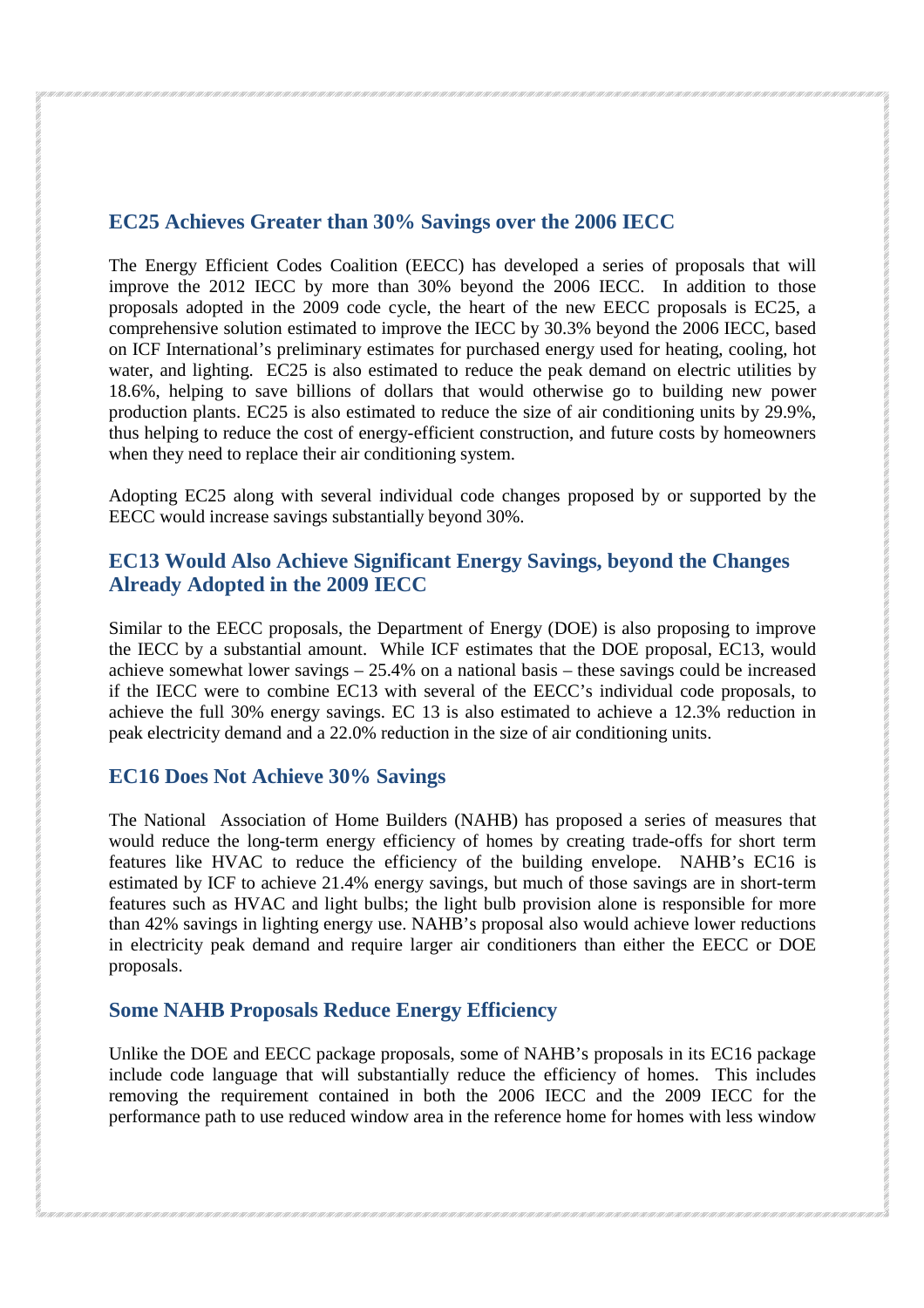area, like low-income housing. By removing the reduced window area requirement, a lowincome home with 12% window area is estimated by ICF to be 1.7% less efficient with the NAHB proposal, and have more than a 5% increase in peak demand on the electric grid and in air conditioner size. Homes with less window area will see even a more substantial loss in energy efficiency.

Another element of the NAHB proposal would weaken the IECC 2009 by removing the requirement that the building envelope cannot be degraded by trading off long-term building envelope measures against shorter-lifetime improvements in HVAC efficiency. To achieve real, lasting energy savings, the lifetime of energy-efficient measures must be taken into account. The building envelope, which is far less expensive to upgrade during the construction of the home than as a later retrofit, offers the most important set of measures to achieve long-term energy savings.

If the IECC has a trade-off between short-life and long-life measures, builders could claim tradeoff "credit" for high-efficiency furnaces, for example, by installing less insulation or lessefficient windows, even though such furnaces already account for some 40% of the U.S. market, and well over 50% of the market in colder states. This trade-off was eliminated from the performance path in the 2009 IECC for precisely this reason, since states are currently prohibited by statute from selecting a higher "baseline" HVAC system that is more representative of market conditions in the state.

By removing the requirement that the building envelope not be degraded with an equipment trade-off, the NAHB proposals allow for a 7% degradation of the building shell in a case where a 90% efficient furnace is installed in northern climates. Since this type of furnace is typically installed anyway, this amounts to a 7% loss in energy efficiency, likely for the life of the home. The degradation on the building envelope will also require that homeowners continue to pay for larger equipment through the life of the home and suffer discomfort due to a larger temperature difference between the space temperature and the temperatures of wall surfaces and windows. If other equipment upgrades, such as improved hot water heating or cooling, were also permitted as trade-offs as proposed by NAHB, the envelope degradation would be far worse.

## **Societal Benefits Add to the Direct Value of Energy Cost Savings to the Homeowner**

Societal benefits of adopting EC13 and EC25 are substantial and could significantly influence public policy priorities such as:

- Increasing America's energy security by reducing energy imports and avoiding power shortages
- Reducing the need for expensive new power plant capacity to meet rising electricity demand
- Reducing emissions of greenhouse gases and other air pollutants
- Reducing or stabilizing energy prices for all Americans, by reducing energy demand in buildings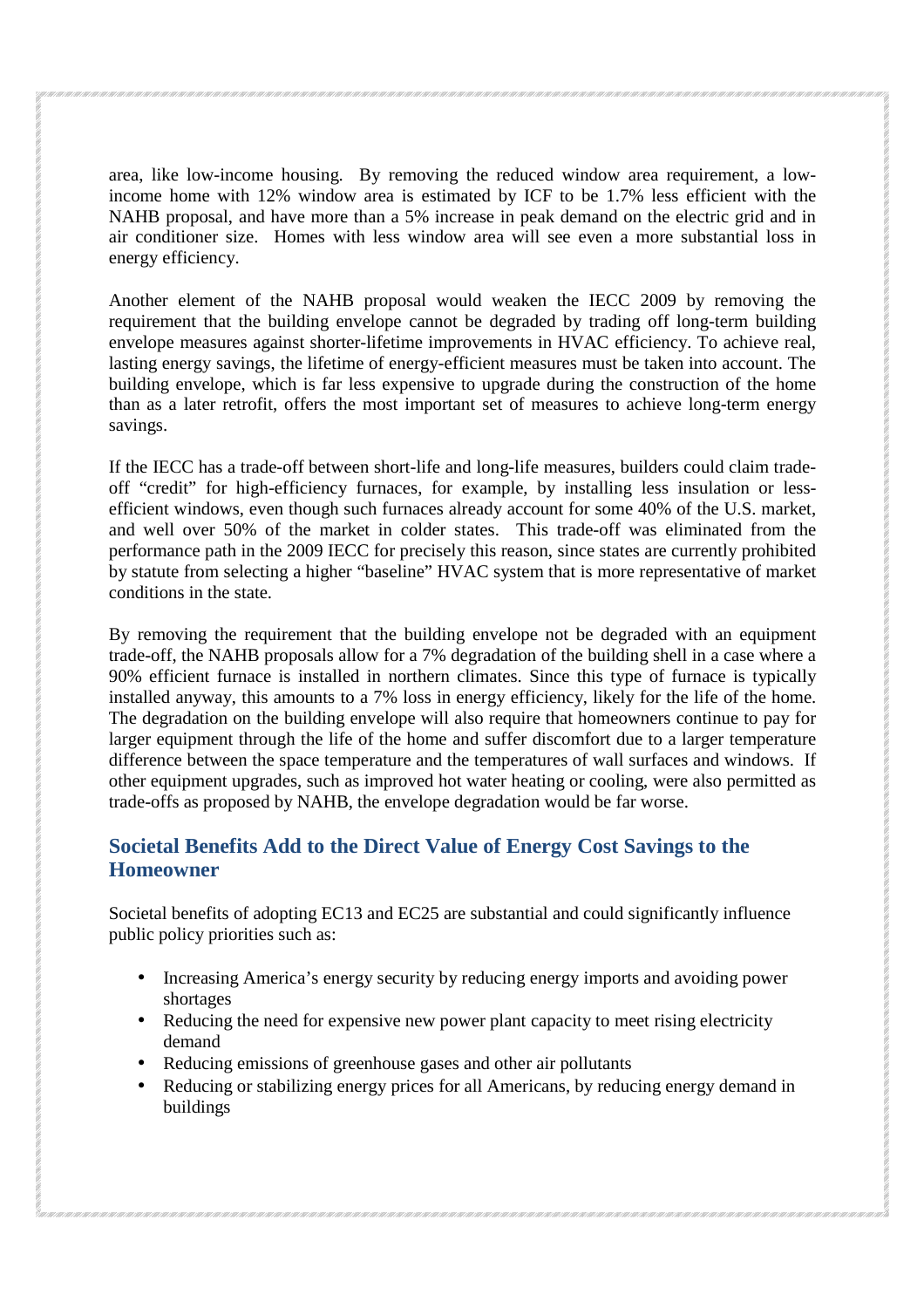• Reducing the cost of building materials - moderating energy prices reduce materials manufacturers' energy costs and thus moderate future materials prices.

#### **Modeling Methods and Assumptions Used in ICF's Analysis**

ICF International has extensive experience with the use of hourly building energy simulation software to estimate energy performance and energy savings of alternative building codes and design concepts. Although the numbers included in the ICF analysis represent the best preliminary independent technical judgment by our staff, it should be kept in mind that – like any such analysis – the results depend on a number of assumptions about the physical features of a typical new home, operating practices, energy prices, the relative number of new home starts by climate zone and building type (e.g., single-family attached *vs* detached), and many other factors. The existing IECC and new code proposals themselves allow a builder to choose among a number of alternatives to comply with the code; another reason why energy savings can vary substantially even for code-compliant new homes.

In estimating the comparative savings for each of the package proposals (EC25, EC13 and EC16), ICF conservatively chose to compare the results from the prescriptive path option included in the proposal that saved the least energy cost since it is uncertain which path a user would choose. For example, since the NAHB proposal (EC16) has four alternative prescriptive paths, the results shown represent the least efficient path. The remaining paths vary significantly in estimated energy savings.

ICF uses Beacon™, an hourly simulation model that utilizes DOE-2 or EnergyPlus, and. summarizes building performance in terms of estimated annual energy costs, based on DOE/EIA state level energy costs. ICF also estimates energy consumption by end-use, fuel type, electricity peak demand, and air conditioner size in each prototype home. Beacon<sup>TM</sup> analyzes a broad array of house types, seeking to capture a reasonable representation of the varieties of home construction around the U.S. by modeling homes with the following range of characteristics and then calculating weighted averages based on the projected mix of housing starts:

- 239 TMY2 local climate locations in US
- Three types of foundations: slab. basement & crawl space
- Two building heights: One & two stories
- Two floor areas: 2,000 & 3,000 square ft.

The ICF approach also makes the following assumptions regarding the baseline home:

- Three bedrooms
- R-Values, U-Values & SHGC from the 2006 IECC
- Home aspect (width : height) ratio of 2:1
- Insulation installation quality: Grade 3
- R-6 duct insulation

Agency utility rates by state • Regional and national results reflect

• Energy Costs: 2008 Energy Information

- weighting by number of housing starts and baseline energy use
- Duct leakage: 15 CFM for each 100 square feet of conditioned floor area
- Air infiltration of 8 ACH50
- Lighting: 10% high efficacy lamps
- Window area: 15% of floor area
- Thermostat:  $72^\circ$  heating,  $75^\circ$  cooling